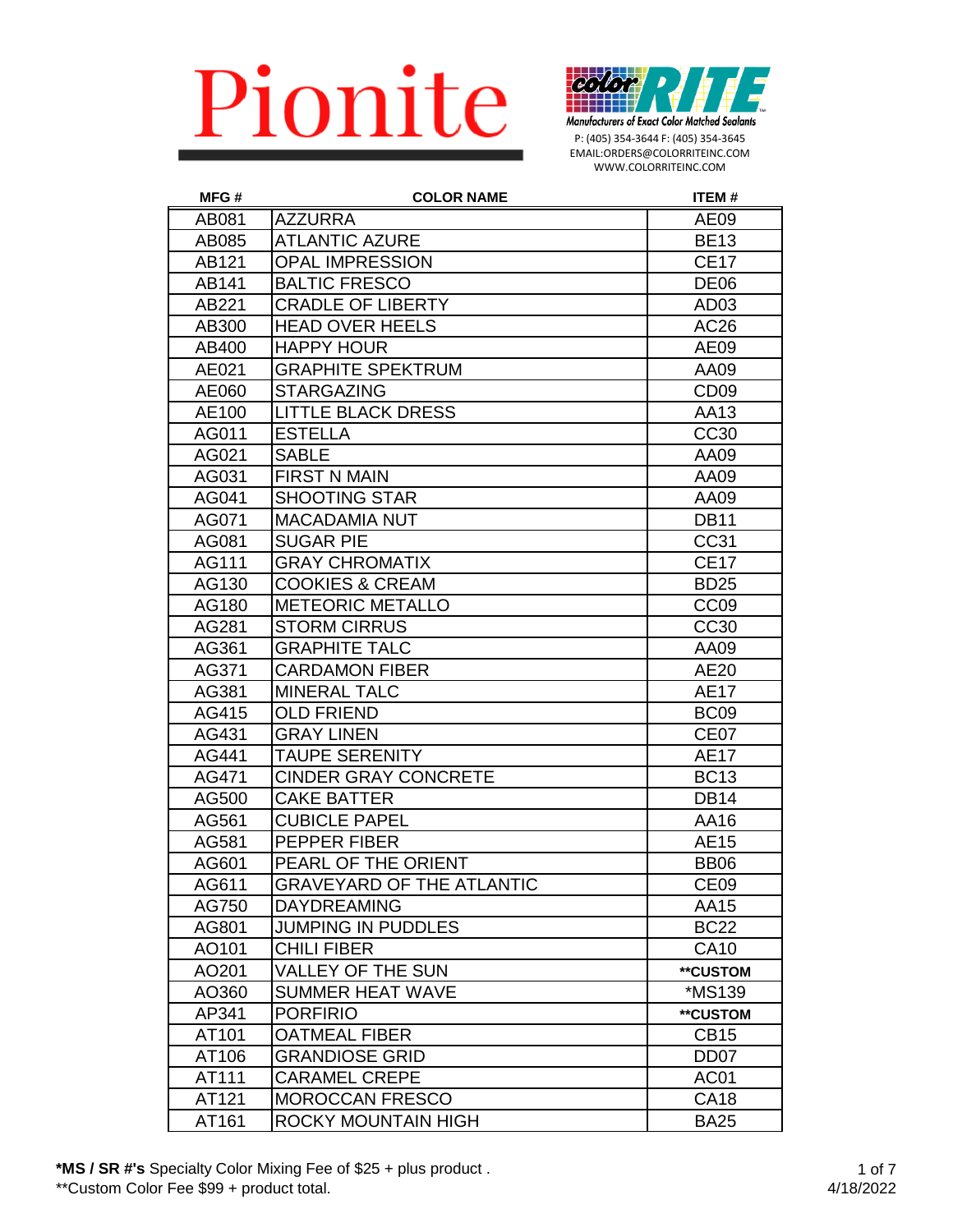

P: (405) 354-3644 F: (405) 354-3645 EMAIL:ORDERS@COLORRITEINC.COM WWW.COLORRITEINC.COM

| MFG#  | <b>COLOR NAME</b>            | <b>ITEM#</b>     |
|-------|------------------------------|------------------|
| AT181 | AGATHA                       | CB <sub>09</sub> |
| AT191 | <b>VIOLA</b>                 | CB <sub>09</sub> |
| AT231 | <b>MANILA LINEN</b>          | <b>BB01</b>      |
| AT241 | <b>CINNAMON FIBER</b>        | CA30             |
| AT251 | <b>BEIGE CREPE</b>           | DD <sub>08</sub> |
| AT281 | <b>COPPER MESH</b>           | CD <sub>06</sub> |
| AT301 | <b>BEIGE LINEN</b>           | <b>CE19</b>      |
| AT351 | OASIS IN THE DESERT          | CA32             |
| AT361 | <b>STAR OF THE WEST</b>      | DD <sub>04</sub> |
| AT371 | <b>CRESSIDA</b>              | DD <sub>07</sub> |
| AT383 | <b>PARCHMENT</b>             | AB15             |
| AT391 | <b>PHOENIX</b>               | <b>BA11</b>      |
| AT400 | <b>MATERIAL MESH</b>         | <b>DB05</b>      |
| AT411 | <b>SEQUOIA</b>               | <b>DM03</b>      |
| AT420 | <b>SETTING SUN</b>           | DD <sub>02</sub> |
| AT440 | <b>CONNECTED CUBES</b>       | AA10             |
| AT650 | <b>CAVALCADE SOUTH</b>       | <b>CB28</b>      |
| AT660 | <b>CRISSCROSS</b>            | <b>AE24</b>      |
| AT680 | <b>TRAVELIN LIGHT</b>        | AB06             |
| AT700 | <b>GROUNDSWELL</b>           | CB <sub>04</sub> |
| AT710 | <b>GOLD PANNIN</b>           | AC <sub>03</sub> |
| AT740 | <b>MOLTEN METAL</b>          | CC <sub>05</sub> |
| AT951 | <b>NEUTRAL SANTOS</b>        | AB21             |
| AT965 | <b>MELLOW MARRON</b>         | CB <sub>04</sub> |
| AT970 | <b>MUD PIE</b>               | AA21             |
| AT981 | <b>CORIANDER FIBER</b>       | <b>CB14</b>      |
| AT988 | <b>BEACHCOMBER</b>           | CD <sub>10</sub> |
| AT991 | WHEAT FIBER                  | <b>AA18</b>      |
| AV100 | <b>GATEWAY TO THE FUTURE</b> | <b>CA27</b>      |
| AV110 | TROPICAL GETAWAY             | <b>BD26</b>      |
| AV250 | <b>PASSIN THROUGH</b>        | <b>DC14</b>      |
| AV310 | <b>VIRID VERDE</b>           | **CUSTOM         |
| AV674 | <b>OLIVE ORGANIX</b>         | AE21             |
| AV721 | <b>THYME FIBER</b>           | <b>DE14</b>      |
| AV741 | <b>SLATE IMPRESSION</b>      | CB <sub>17</sub> |
| AV771 | <b>AGEAN FRESCO</b>          | CD25             |
| AV781 | <b>SAGE CORAL</b>            | BD <sub>05</sub> |
| AV801 | <b>OLIVE SERENITY</b>        | BD <sub>05</sub> |
| AV861 | <b>KALE FIBER</b>            | <b>CM02</b>      |
| AV971 | <b>MOONLIGHTING PAPEL</b>    | <b>AE18</b>      |
| AV991 | <b>GEM ON THE HILL</b>       | AD <sub>09</sub> |
| AW141 | ROCK OF AGES                 | CC <sub>23</sub> |
| AW200 | <b>BRIDAL BLANCO</b>         | <b>BE22</b>      |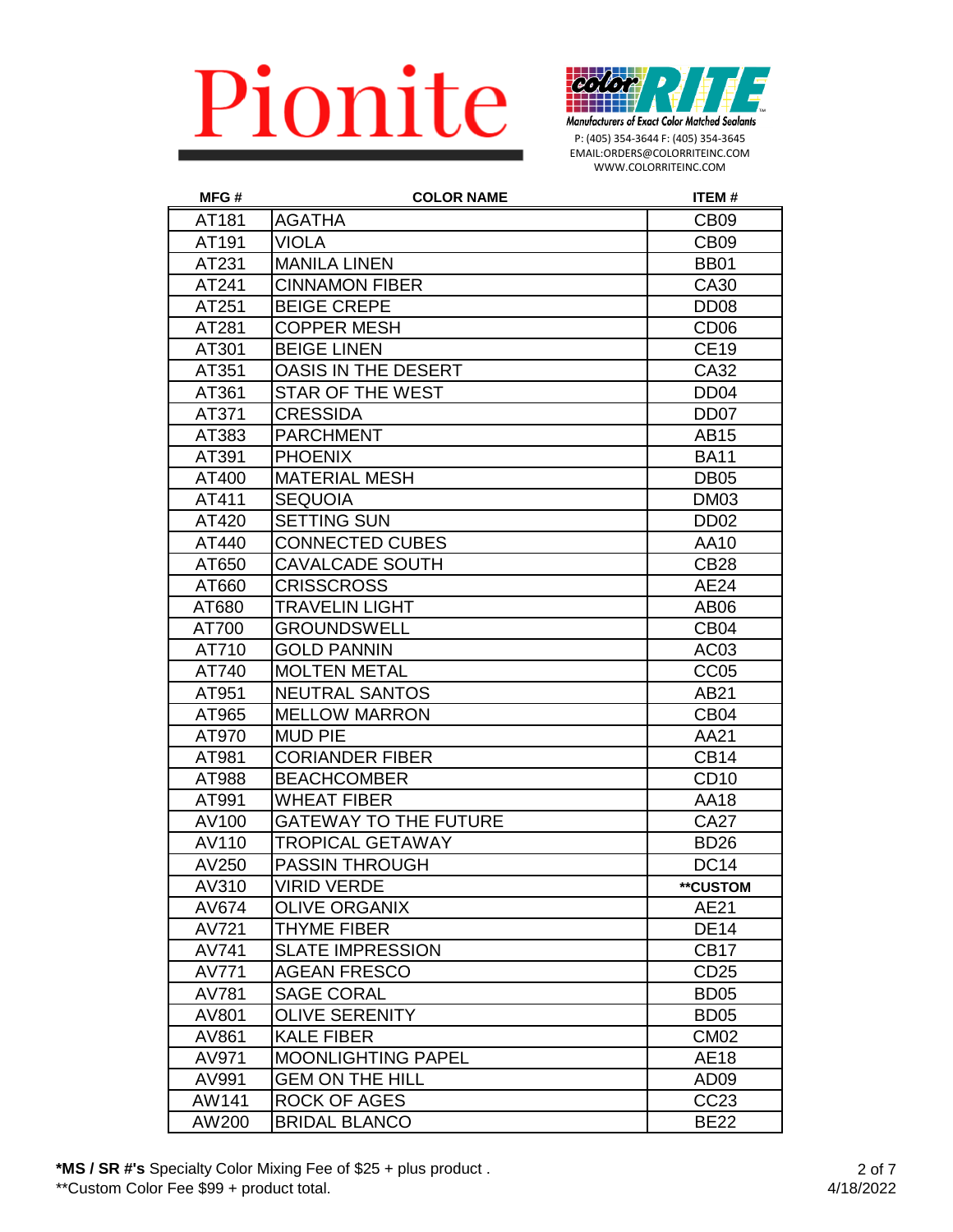

P: (405) 354-3644 F: (405) 354-3645 EMAIL:ORDERS@COLORRITEINC.COM WWW.COLORRITEINC.COM

| MFG#         | <b>COLOR NAME</b>         | <b>ITEM#</b>         |
|--------------|---------------------------|----------------------|
| AW300        | <b>LOVE LETTERS</b>       | CC <sub>17</sub>     |
| AW785        | <b>WHITE SPEKTRUM</b>     | **CUSTOM             |
| AW841        | <b>IVORY CIRRUS</b>       | AB14                 |
| AW871        | <b>VANILLA FIBER</b>      | AB15                 |
| AY102        | <b>CURRY FIBER</b>        | *MS47B               |
| AY110        | <b>ORVILLE</b>            | **CUSTOM             |
| AY120        | <b>GINGER SNAP</b>        | <b>CB30</b>          |
| HP113        | WALK ON THE BEACH         | <i><b>*SR785</b></i> |
| <b>HP156</b> | <b>GRAND CHERRY</b>       | DD <sub>05</sub>     |
| HP256        | <b>COUNTRY MAPLE</b>      | **CUSTOM             |
| <b>HP272</b> | WANDERER                  | AC <sub>01</sub>     |
| HP336        | <b>SUNSET</b>             | <b>DD05</b>          |
| <b>HP348</b> | <b>GOTTA HAVIT</b>        | AE05                 |
| HP359        | THUNDERSTORM              | <b>BE17</b>          |
| HP360        | <b>AFTERNOON SHOWERS</b>  | AD <sub>08</sub>     |
| HP451        | <b>PEPPERDUST</b>         | BC <sub>09</sub>     |
| <b>HP565</b> | <b>STORM GRAY</b>         | <b>CC30</b>          |
| HP684        | <b>FIELD CHERRY</b>       | BD <sub>07</sub>     |
| HP689        | <b>BACKWOODS SYCAMORE</b> | <b>CE14</b>          |
| LG110        | <b>IVORY KIDD</b>         | <b>CE29</b>          |
| <b>ME011</b> | <b>PYRENEES MARBLE</b>    | <b>BC17</b>          |
| <b>ME031</b> | <b>BLACK GRANITE</b>      | AA09                 |
| <b>ME051</b> | <b>ARCTIC FLASH</b>       | <b>BC17</b>          |
| <b>ME100</b> | <b>FADED MEMORIES</b>     | <b>AA11</b>          |
| MG071        | <b>BERNARD</b>            | CD <sub>20</sub>     |
| MG115        | <b>MOON DUST</b>          | <b>DD15</b>          |
| MG120        | <b>HAROLD</b>             | CC21                 |
| MG130        | <b>ABRAHAM</b>            | AA03                 |
| MG160        | <b>UPLAND STONE</b>       | AA09                 |
| <b>MG170</b> | <b>HEDGEROW</b>           | <b>DE12</b>          |
| <b>MG180</b> | <b>GALACTIC DUST</b>      | <b>BB06</b>          |
| MR120        | <b>LOUISE</b>             | CC11                 |
| MR125        | <b>THEODORE</b>           | AB10                 |
| MR130        | <b>ROSE GRANITE</b>       | BC <sub>09</sub>     |
| <b>MR170</b> | <b>CANDELA</b>            | <b>CA01</b>          |
| MT250        | MAN ON THE MOON           | AE21                 |
| MT260        | <b>SANTIAGO</b>           | <b>DD10</b>          |
| MT290        | <b>WILHELMINA</b>         | AC <sub>04</sub>     |
| MT300        | <b>NATURAL LIMESTONE</b>  | AB21                 |
| MT310        | <b>FREDERICK</b>          | <b>BE20</b>          |
| MT330        | <b>CITY OF LIGHTS</b>     | <b>BB26</b>          |
| MT380        | <b>GINGER</b>             | AE12                 |
| MT390        | <b>HAZEL</b>              | <b>BA13</b>          |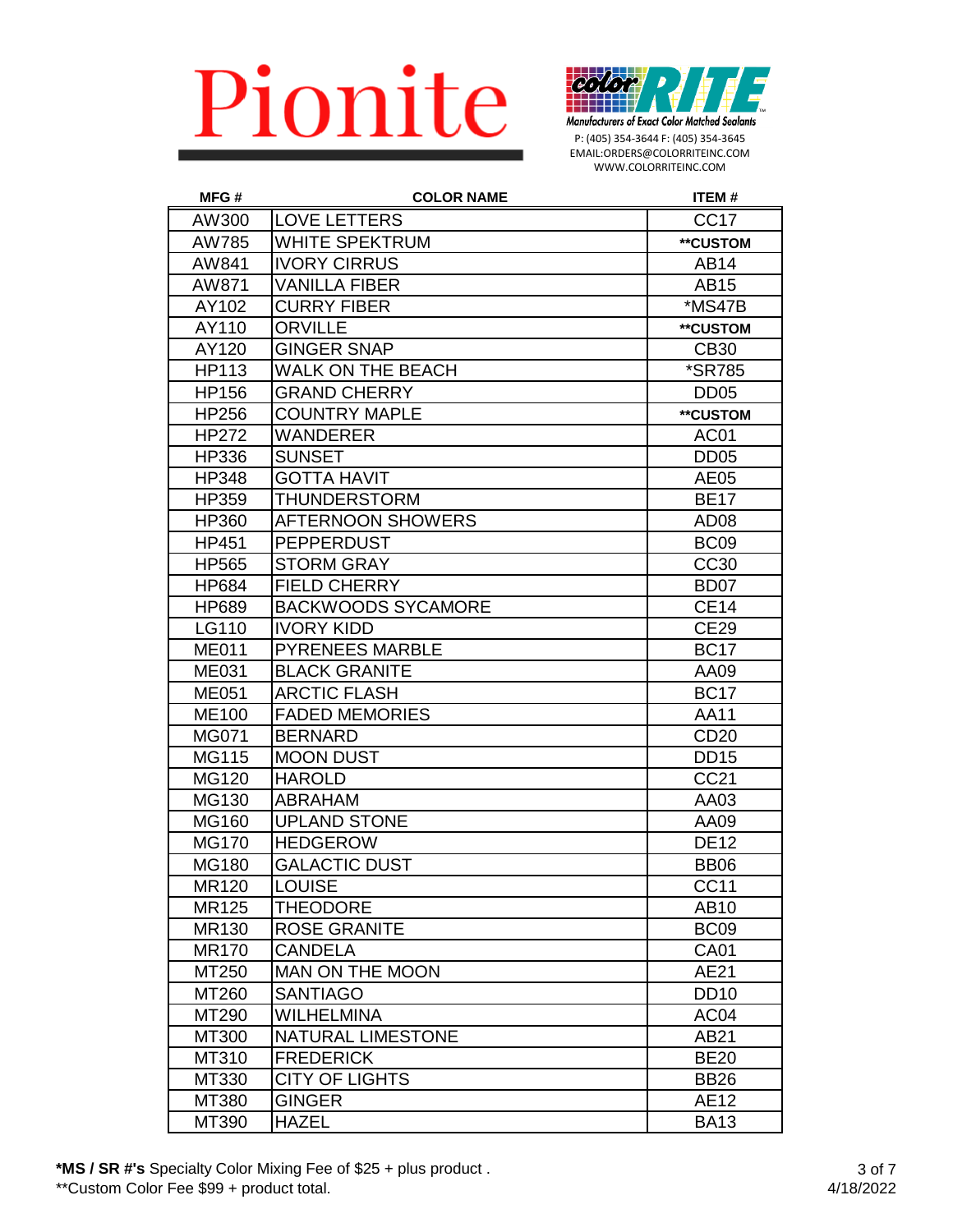

P: (405) 354-3644 F: (405) 354-3645 EMAIL:ORDERS@COLORRITEINC.COM WWW.COLORRITEINC.COM

| MFG#              | <b>COLOR NAME</b>                 | <b>ITEM#</b>     |
|-------------------|-----------------------------------|------------------|
| MT411             | <b>ROCK ON</b>                    | <b>BB01</b>      |
| MT421             | <b>ETERNAL CITY</b>               | CD <sub>03</sub> |
| MT430             | <b>RONALD</b>                     | CB <sub>02</sub> |
| MT440             | <b>CORNWALL</b>                   | <b>AE15</b>      |
| MV310             | <b>KAZU</b>                       | AC <sub>02</sub> |
| MW550             | <b>WHITE FIESTA</b>               | <b>BE32</b>      |
| MW570             | POLAR CAP                         | <b>BC01</b>      |
| PFA <sub>27</sub> | <b>GIN JOINT IN CASABLANCA</b>    | <b>DC15</b>      |
| <b>PFA30</b>      | PRINTED IN TOKYO                  | BD <sub>06</sub> |
| <b>PFA39</b>      | SINGING THE CHICAGO BLUES         | <b>BA08</b>      |
| PFA42             | TEA PARTY IN BOSTON               | <b>BB09</b>      |
| PFA45             | <b>ALIVE IN MEMPHIS</b>           | **CUSTOM         |
| PFA48             | SIPPING SEATTLE JAVA              | CC <sub>12</sub> |
| <b>PFA51</b>      | <b>GRIDLOCK IN L.A.</b>           | <b>BB01</b>      |
| <b>PFA54</b>      | STREETS OF SAN FRANCISCO          | **CUSTOM         |
| PFA <sub>57</sub> | <b>HANGING GARDENS OF BABYLON</b> | DD <sub>05</sub> |
| <b>PFA60</b>      | <b>NEGOTIATING IN GENEVA</b>      | <b>BB06</b>      |
| <b>SB006</b>      | <b>INDIGO BLUE</b>                | <b>DA09</b>      |
| <b>SB007</b>      | <b>NAVY BLUE</b>                  | CD <sub>24</sub> |
| <b>SB009</b>      | <b>ROYAL BLUE</b>                 | <b>DA10</b>      |
| <b>SB027</b>      | <b>SUMMER VACATION</b>            | *SR942           |
| <b>SB040</b>      | <b>BLUEBERRY HILL</b>             | <b>BE14</b>      |
| <b>SE101</b>      | <b>BLACK</b>                      | <b>BC17</b>      |
| SG203             | <b>PUMICE</b>                     | AE25             |
| <b>SG204</b>      | <b>MERCURY</b>                    | <b>BC01</b>      |
| <b>SG208</b>      | <b>LIMESTONE</b>                  | <b>CM04</b>      |
| <b>SG209</b>      | <b>PUTTY GRAY</b>                 | <b>AE24</b>      |
| SG210             | <b>GREIGE</b>                     | <b>BB08</b>      |
| SG211             | <b>INGOT GRAY</b>                 | DB <sub>04</sub> |
| SG213             | <b>OPTI GRAY</b>                  | <b>BB06</b>      |
| SG214             | <b>BANKERS GRAY</b>               | <b>CC21</b>      |
| <b>SG224</b>      | <b>STONEDUST</b>                  | <b>BC20</b>      |
| <b>SG228</b>      | <b>SLATE</b>                      | AE21             |
| SG240             | <b>MOSS GRAY</b>                  | <b>CA26</b>      |
| SG241             | <b>FOLKSTONE GRAY</b>             | <b>BE01</b>      |
| <b>SG246</b>      | <b>DOLPHIN GRAY</b>               | <b>BB06</b>      |
| SG254             | <b>ASH GRAY</b>                   | CC23             |
| SO312             | <b>BITTERSWEET</b>                | DB <sub>07</sub> |
| SP401             | ROYAL BURGUNDY                    | AA31             |
| SP402             | <b>PLUM</b>                       | <b>BA06</b>      |
| SP414             | <b>TUTTI FRUTTI</b>               | <b>BE10</b>      |
| <b>SR505</b>      | <b>NAVAJO RED</b>                 | DC <sub>03</sub> |
| <b>SR520</b>      | PRIMARY RED                       | DC07             |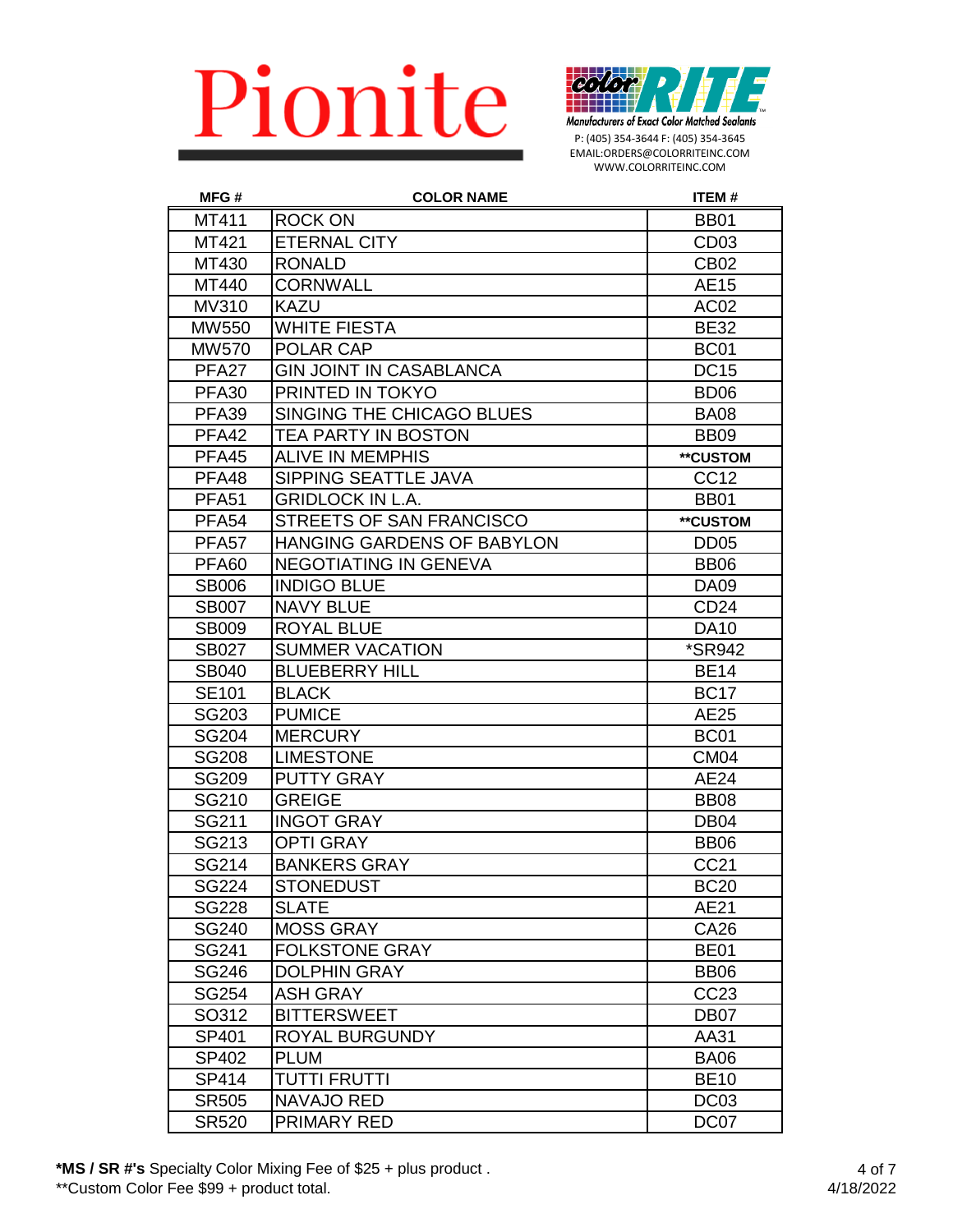

P: (405) 354-3644 F: (405) 354-3645 EMAIL:ORDERS@COLORRITEINC.COM WWW.COLORRITEINC.COM

| MFG#         | <b>COLOR NAME</b>            | <b>ITEM#</b>     |
|--------------|------------------------------|------------------|
| <b>SR521</b> | <b>BURGUNDY</b>              | <b>BA05</b>      |
| <b>SR525</b> | SWEET 16                     | **CUSTOM         |
| <b>SR537</b> | FIRST KISS                   | **CUSTOM         |
| ST604        | NUBIAN BROWN                 | DD <sub>02</sub> |
| ST606        | <b>TAUPE</b>                 | AE23             |
| ST610        | <b>SQUASH</b>                | AE10             |
| ST617        | <b>BEIGE</b>                 | <b>BA24</b>      |
| ST622        | CARAMEL                      | AE05             |
| ST655        | <b>ALMOND</b>                | <b>BA22</b>      |
| ST683        | <b>PEBBLE</b>                | AB27             |
| <b>SV704</b> | <b>BOXWOOD</b>               | CD <sub>25</sub> |
| <b>SV709</b> | <b>SPRINGTIME</b>            | <b>DE02</b>      |
| SV710        | <b>ANTHRA GREEN</b>          | <b>BC19</b>      |
| SV713        | SURFIN' USA                  | <b>CB20</b>      |
| <b>SV720</b> | <b>SAGE</b>                  | <b>BE28</b>      |
| SV750        | <b>FRESH CUT GRASS</b>       | **CUSTOM         |
| SW803        | <b>EGGSHELL WHITE</b>        | <b>BB29</b>      |
| <b>SW806</b> | <b>CARNATION WHITE</b>       | CC <sub>04</sub> |
| SW811        | <b>WHITE</b>                 | CD31             |
| <b>SW826</b> | ANGEL WHITE                  | <b>BC14</b>      |
| <b>SW836</b> | <b>WINTER WHITE</b>          | <b>BB31</b>      |
| <b>SW844</b> | <b>FROSTY WHITE</b>          | <b>BB28</b>      |
| SY913        | FORSYTHIA                    | DE04             |
| SY914        | PRIMARY YELLOW               | <b>DE05</b>      |
| <b>WA001</b> | <b>CLEAR ASH</b>             | <b>BA17</b>      |
| <b>WA011</b> | <b>SUMMIT ASH</b>            | AA08             |
| <b>WA030</b> | PICNIC IN THE PARK           | <b>DD12</b>      |
| <b>WA090</b> | <b>DINING BY CANDLELIGHT</b> | <b>CB14</b>      |
| <b>WA110</b> | <b>CATCHING FIREFLIES</b>    | *SR600           |
| <b>WA120</b> | <b>AFTERNOON NAP</b>         | <b>DA05</b>      |
| <b>WB071</b> | SELECT BUTCHER BLOCK         | *MS182           |
| <b>WC105</b> | <b>TRYTOO SAVATRE</b>        | AE21             |
| <b>WC115</b> | <b>AIMTOO SAVATRE</b>        | <b>CC11</b>      |
| <b>WC125</b> | <b>IWANTOO SAVATRE</b>       | DB <sub>05</sub> |
| <b>WC210</b> | <b>CHOCOLATE MALT</b>        | <b>DB10</b>      |
| <b>WC230</b> | <b>BUTTER TOFFEE</b>         | <b>CE11</b>      |
| <b>WC331</b> | <b>VICTORIAN CHERRY</b>      | <b>CA18</b>      |
| <b>WC411</b> | YORKSHIRE CHERRY             | CC <sub>12</sub> |
| <b>WC421</b> | OILED CHERRY                 | DE01             |
| <b>WC431</b> | <b>MILLWORK CHERRY</b>       | AC01             |
| <b>WC521</b> | <b>SHAKER CHERRY</b>         | <b>CA18</b>      |
| <b>WC652</b> | <b>COASTAL COTTAGE</b>       | CC <sub>26</sub> |
| <b>WE261</b> | <b>WHITE ELM</b>             | AE10             |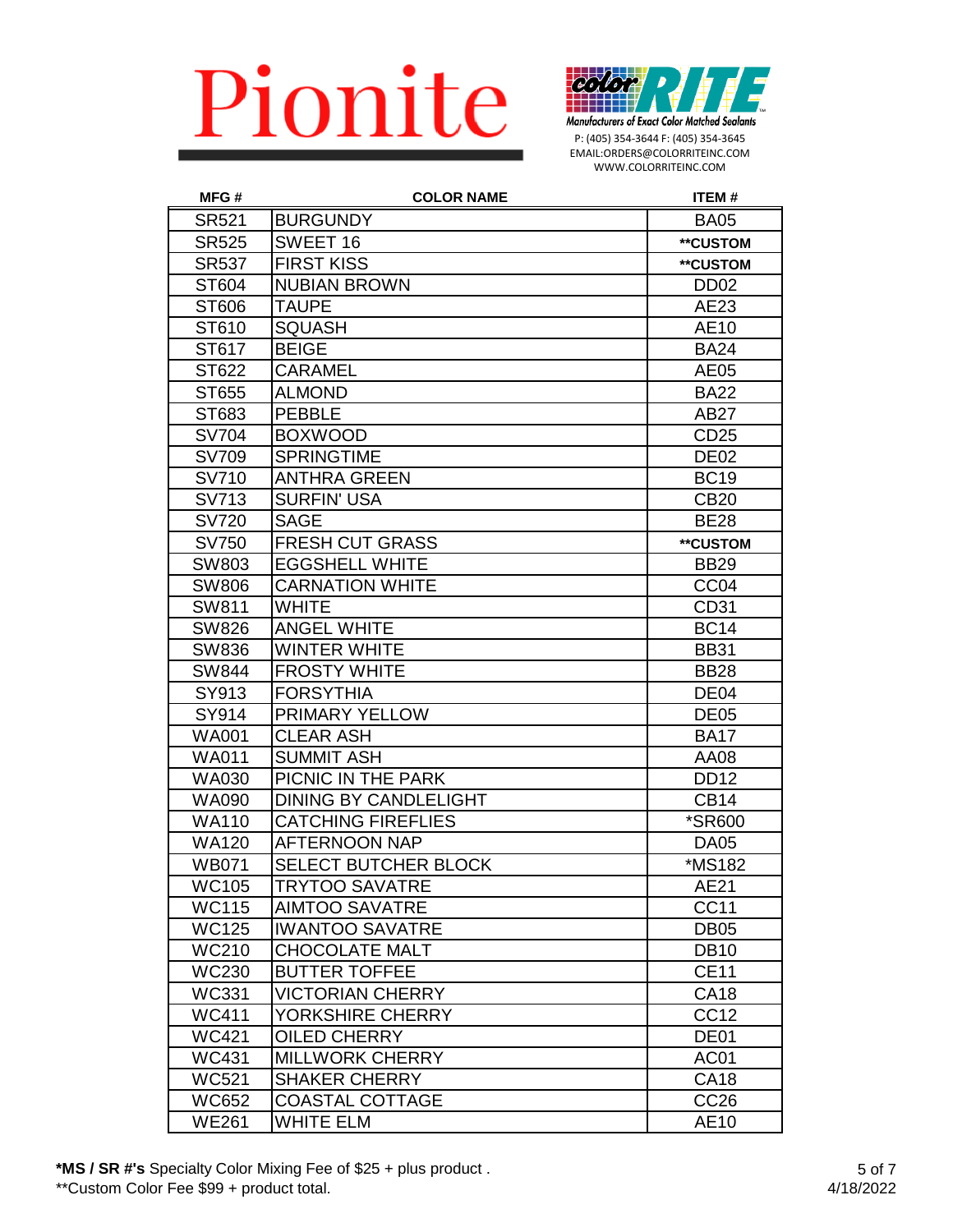

P: (405) 354-3644 F: (405) 354-3645 EMAIL:ORDERS@COLORRITEINC.COM WWW.COLORRITEINC.COM

| MFG#         | <b>COLOR NAME</b>            | <b>ITEM#</b>         |
|--------------|------------------------------|----------------------|
| <b>WE360</b> | <b>AMERICA'S PASTIME</b>     | <b>CB15</b>          |
| <b>WF101</b> | <b>TOWN SQUARE</b>           | DM <sub>04</sub>     |
| <b>WF121</b> | <b>COBBLESTONE</b>           | <b>CC10</b>          |
| <b>WF131</b> | <b>VANA</b>                  | CC <sub>17</sub>     |
| <b>WF151</b> | <b>CROSSWALK</b>             | <b>DD05</b>          |
| <b>WF181</b> | <b>ICE FISHIN</b>            | <b>BB28</b>          |
| <b>WG101</b> | <b>ACADIA BEECH</b>          | <b>AE05</b>          |
| <b>WM115</b> | <b>SUGAR MAPLE II</b>        | <b>AE10</b>          |
| <b>WM221</b> | <b>AMBER CURLY MAPLE</b>     | <i><b>*SR755</b></i> |
| <b>WM791</b> | <b>HARDROCK MAPLE</b>        | AE10                 |
| <b>WM951</b> | <b>HONEY MAPLE</b>           | AC01                 |
| <b>WO095</b> | <b>ORNATE OAK</b>            | AD <sub>16</sub>     |
| <b>WO581</b> | <b>WISCONSIN OAK</b>         | <b>DB05</b>          |
| WO680        | <b>CRACKLE CRUNCH</b>        | BC <sub>08</sub>     |
| WO862        | <b>HEARTH OAK</b>            | <b>BD16</b>          |
| <b>WO891</b> | SHERWOOD OAK                 | AC22                 |
| WO951        | <b>FINE OAK</b>              | *MS182               |
| <b>WP115</b> | <b>APPEARS LIKATRE</b>       | <b>BB01</b>          |
| <b>WP120</b> | <b>LEAVE LIKATRE</b>         | <b>CB28</b>          |
| <b>WP125</b> | <b>SEEMS LIKATRE</b>         | <b>DA04</b>          |
| <b>WP130</b> | <b>MOLTEN LAVA</b>           | AB <sub>09</sub>     |
| <b>WP140</b> | <b>LICORICE STICK</b>        | <b>BD23</b>          |
| <b>WP500</b> | <b>S'MORES</b>               | AC30                 |
| <b>WT741</b> | <b>TAJ TEAK</b>              | CE <sub>03</sub>     |
| <b>WT790</b> | <b>WEDDING CAKE</b>          | <b>AE18</b>          |
| <b>WT850</b> | PEACH COBBLER                | DD <sub>04</sub>     |
| <b>WT860</b> | <b>TAILGATING</b>            | DB <sub>01</sub>     |
| <b>WT870</b> | <b>SLEEPING IN</b>           | <b>CB17</b>          |
| <b>WT880</b> | <b>COOL AUTUMN NIGHT</b>     | DD <sub>07</sub>     |
| <b>WW011</b> | <b>KINGSLEY</b>              | CA32                 |
| <b>WW050</b> | <b>WALNUT GROVE</b>          | DD <sub>07</sub>     |
| WW120        | A GOOD BOOK                  | CA32                 |
| <b>WW160</b> | <b>PRALINES &amp; CREAM</b>  | <b>CA19</b>          |
| <b>WW185</b> | <b>OATMEAL COOKIE</b>        | BC <sub>08</sub>     |
| <b>WW561</b> | <b>SPICE WALNUT</b>          | <b>AC14</b>          |
| <b>WW601</b> | <b>CINNAMON NOCE</b>         | <b>DB05</b>          |
| <b>WW971</b> | <b>GUNSTOCK SAVOY WALNUT</b> | <b>AB10</b>          |
| WX031        | <b>PEARWOOD</b>              | CD <sub>23</sub>     |
| <b>WX041</b> | <b>ANIGRE</b>                | <b>BB24</b>          |
| <b>WX110</b> | <b>SMOOTH PADDLIN</b>        | <b>DB05</b>          |
| <b>WX120</b> | <b>PRECIOUS PEAR</b>         | <b>CE23</b>          |
| <b>WX170</b> | <b>TIRAMISU</b>              | DD <sub>07</sub>     |
| WX230        | OPTO PRINTATRE               | <b>AB10</b>          |